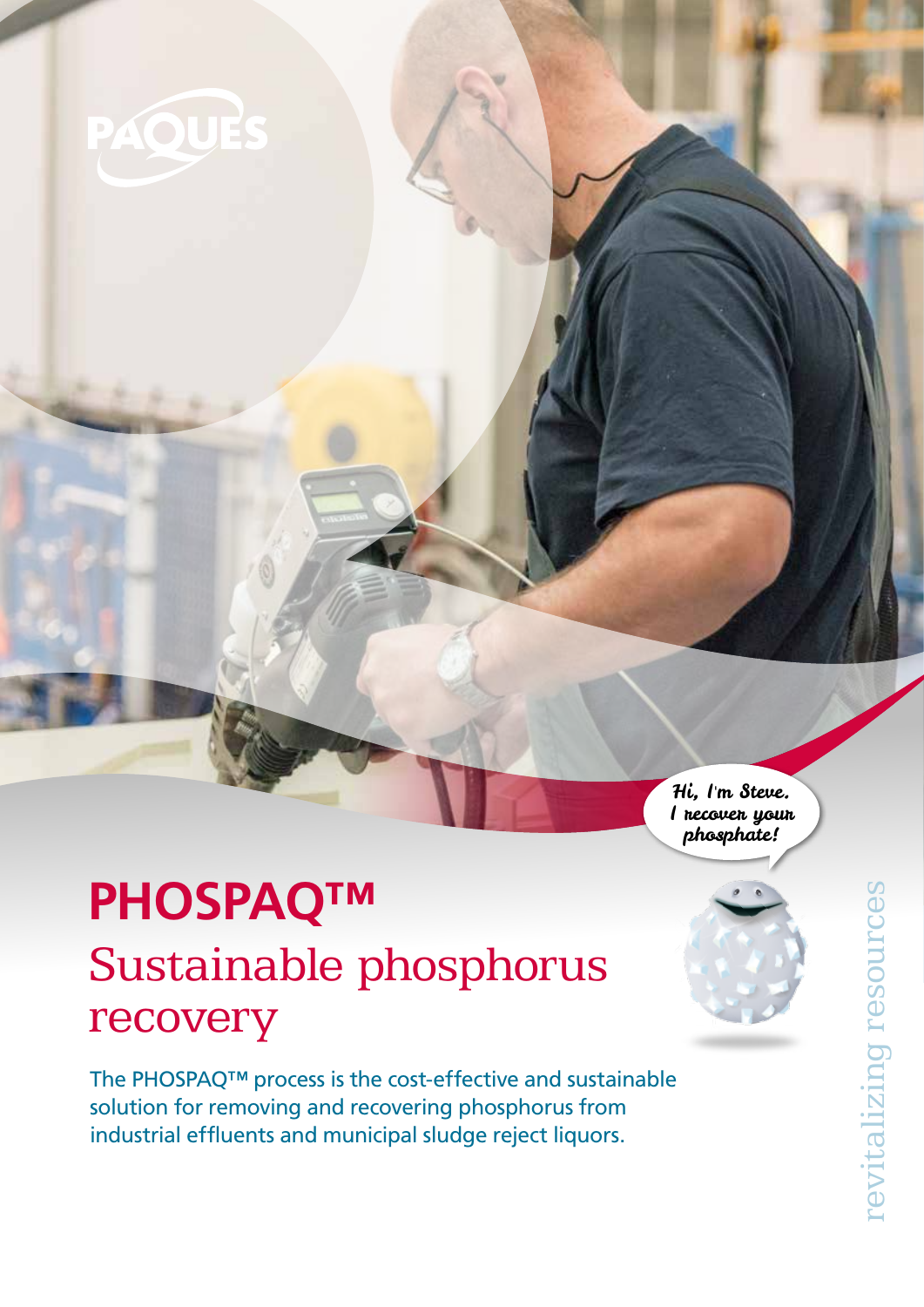# **Sustainable phosphorus recovery**

The PHOSPAQ™ process is the cost-effective and sustainable solution for removing and recovering phosphorus from industrial effluents and municipal sludge reject liquors. It prevents uncontrolled struvite scaling and produces a slow-release fertilizer.

#### The PHOSPAQ™ process

::::

The PHOSPAQ™ process was developed by Paques as a commercial solution to recover phosphate and prevent uncontrolled struvite scaling. The recovered phosphorus remains biologically available, in contrast to phosphate that is removed by iron salts. This way the PHOSPAQ™ process contributes towards a closed phosphorus cycle and a sustainable economy.

#### The PHOSPAQ™ advantages

The PHOSPAQ™ process introduces the possibility for modular upgrade from PO $_4$ -removal to P-recovery. Dosing of MgO instead of MgCl $_2$ eliminates the need for additional dosing of caustic soda (NaOH). Struvite formation is robust, with high tolerance to solids.

#### About PHOSPAQ™

- Struvite is a valuable fertiliser
- Struvite up to 70-95% dry solids

PHOSPAQ

**DARSOHS** 

**ALCOHOL** 

- Simultaneous P recovery and BOD removal
- Simple tank geometry
- Only dosing of magnesium oxide
- Caustic soda dosing not required
- > 10 PHOSPAQ™ references
- Proven and stable process
- Full scale experience since 2006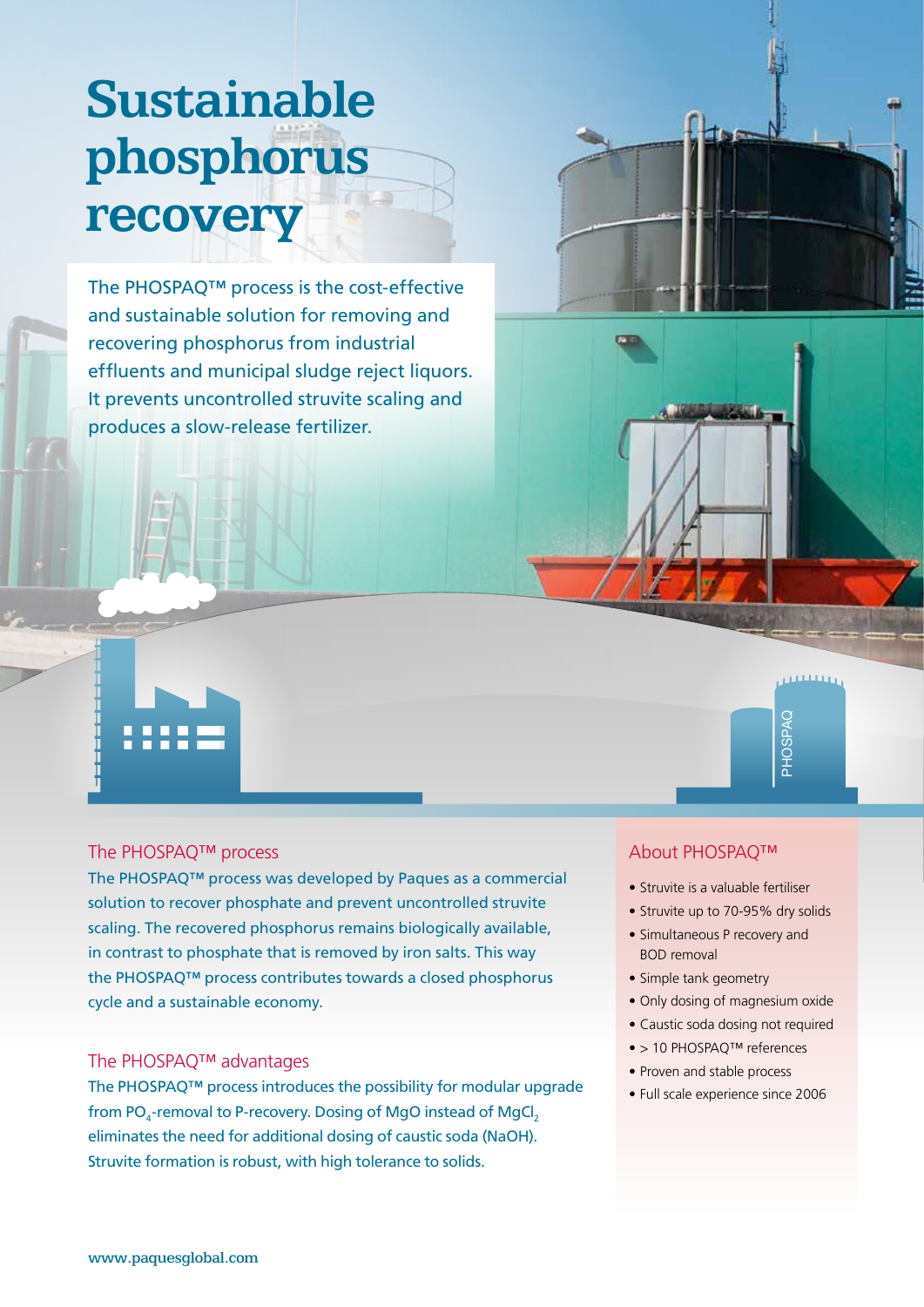# PHOSPAQ™

### Operation principle

The PHOSPAQ<sup>™</sup> process is a continuously aerated reactor in which phosphorus (PO<sub>4</sub>-P) is recovered by controlled precipitation of magnesium-ammonium-phosphate crystals (struvite). Magnesium is dosed as MgO, which reacts with the phosphate and ammonium in the water:

 $Mg^{2+} + NH_4^+ + PO_4^+ + 6H_2O \longrightarrow MgNH_4PO_4^+ 6H_2O (s)$ 

### Applications

The PHOSPAQ™ process is the preferred technology in combination with ANAMMOX® for ammonia removal, as it:

- adds alkalinity (MgO)
- removes BOD and inhibiting compounds
- prevents uncontrolled struvite scaling

The combination PHOSPAQ™ – ANAMMOX® offers a compact and cost-effective solution to nutrient-rich effluents. The PHOSPAQ™ process has proven its robust performance since its commercial introduction in 2006.

- incoming phosphate > 50 mg P/L
- references for 60 1100 kg P/d
- removal efficiencies > 80-90%





Struvite dewatering



#### Struvite crystals from PHOSPAQ™



Pelletized struvite product



Recovered phosphate used as fertilizer



#### PHOSPAQ™ process